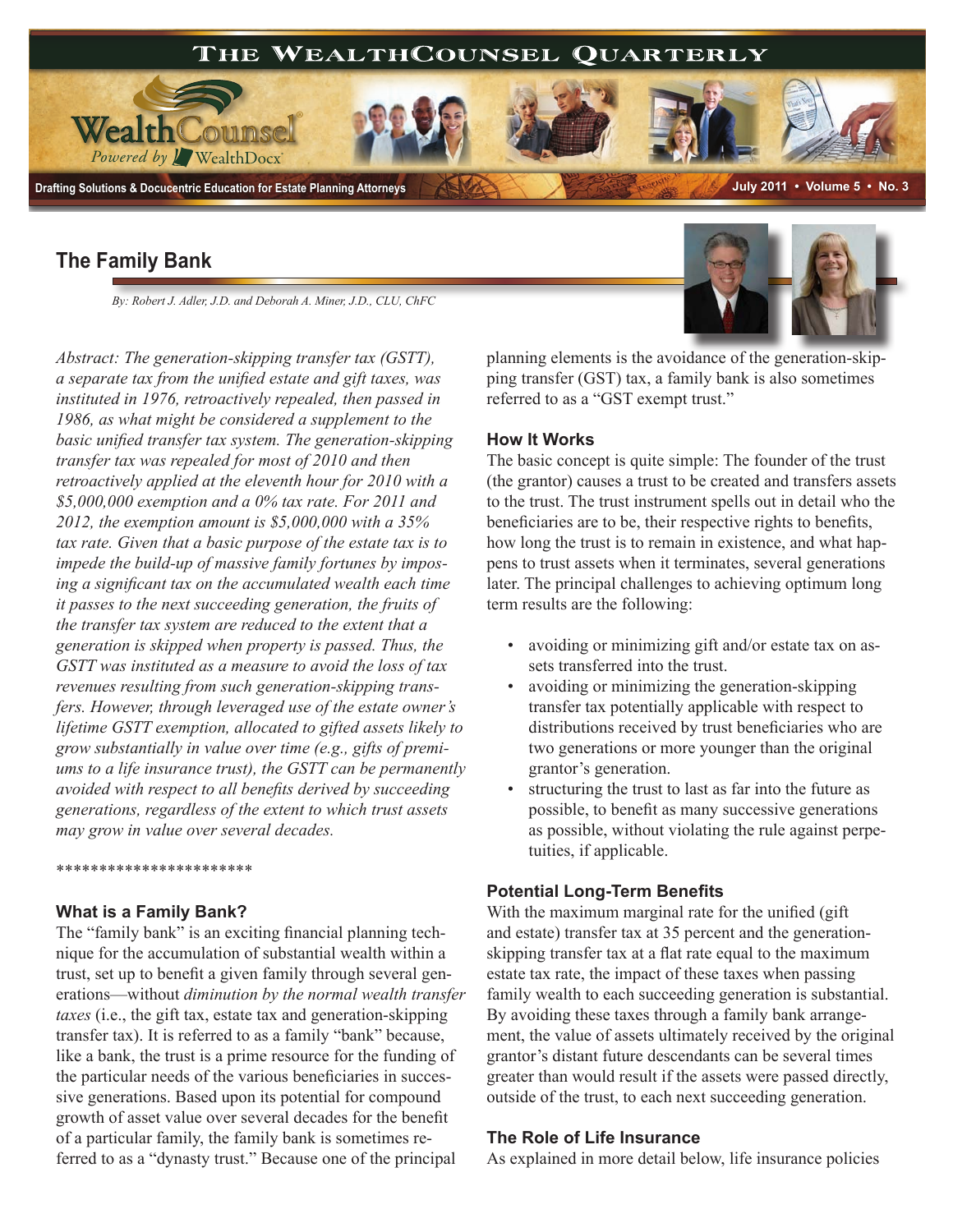*By: Robert J. Adler, J.D. and Deborah A. Miner, J.D., CLU, ChFC*

present a unique opportunity to create a multimillion dollar initial funding source for the family bank, with potentially no gift tax costs, through careful planning of gifts for the payment of annual premiums and leveraging of the GST exemption.<sup>1</sup>

## **Understanding the Generation-Skipping Transfer Tax**

Perhaps the most important tax planning element in the creation of the family bank is avoidance of the generationskipping transfer tax, since this tax is potentially applicable, at a rate equal to the highest estate tax rate, to the value of any interest acceded to in the future by any grandchild of the grantor or member of a generation subsequent to the grandchildren's generation.2

The generation-skipping transfer tax, although a separate tax from the "unified" estate and gift taxes, was instituted in 1976, retroactively repealed, then passed in 1986, as what might be considered a supplement to the basic unified transfer tax system. The generation-skipping transfer tax was repealed for most of 2010 and then retroactively applied at the eleventh hour for 2010 with a \$5,000,000 exemption and a 0% tax rate. For 2011 and 2012, the exemption amount is \$5,000,000 with a 35% tax rate. Given that a basic purpose of the estate tax is to impede the build up of massive family fortunes by imposing a significant tax on the accumulated wealth each time it passes to the next succeeding generation, the fruits of the system are reduced to the extent that a generation is skipped when property is passed.

In simple terms, if a wealthy individual passes property (at death or by gift during lifetime, or a combination) to his or her sons and daughters and they, in turn, eventually pass it to their children, the property will have been taxed twice by the time it arrives in the hands of the original donor's grandchildren. If the original donor passes the same property directly to his or her grandchildren, it will have been taxed only once. Thus, the GSTT was instituted as a measure to avoid the loss of tax revenue resulting from such generation-skipping transfers.

The GSTT is imposed on the value of a gratuitous transfer of property (whether by gift or at death) with respect to which an individual who is of a generation at least two generations younger than that of the transferor is given an interest. Such a recipient is referred to as a "skip person," the most common examples being grandchildren and great-grandchildren of the transferor. Thus, for example, a trust that provides for the income to be paid to the grantor's spouse for life, remainder to the grantor's surviving children, would not involve the GSTT since there is no gift to any skip person (i.e., no one more than one generation after that of the grantor). However, if the trust instead provided that upon the spouse's death, the income is to be paid to the grantor's children for life, then the remainder to the grantor's grandchildren, the GSTT would come into play. This is because the trust creates an interest in a skip person (one or more grandchildren of the grantor).

Since transfers to grandchildren can be made either directly or through trust arrangements in which the grandchild's beneficial enjoyment of the property may be deferred, the GSTT is imposed at different points in time, depending on the type of transfers. There are three types of generationskipping transfers:

- Direct Skip. A direct skip is any transfer to a skip person that is subject to gift tax or estate tax.3 For example, a taxable gift or a bequest to a grandchild is a direct skip.
- Taxable Termination. This involves a situation in which the original transfer created interests in more than one party, at least one of whom is a skip person and at least one is a non-skip person (e.g., income paid to the child (non-skip person) for life, remainder to the grandchild (skip person)). In such a situation the GSTT is imposed upon the date of termination of the last remaining interest held by a non-skip person, i.e., at the point when the property will pass to a skip person (with no remaining subsequent interests in any non-skip person). In the foregoing example, the GSTT would be applicable upon the death of the child.<sup>4</sup>
- Taxable Distribution. A taxable distribution is any distribution, other than a direct skip or taxable termination from a trust, if the distributee is a skip person.<sup>5</sup> For example, in a spray trust from which income or principal can be paid to children or grandchildren, any distribution to a grandchild is a taxable distribution.

A predeceased child exception provides that all direct skips, taxable terminations, or taxable distributions to or for a grandchild of the transferor (or of the transferor's spouse or former spouse) at a time when the parent of the grandchild who is the child of the transferor (or of his or her spouse or former spouse) is deceased, are exempt. 6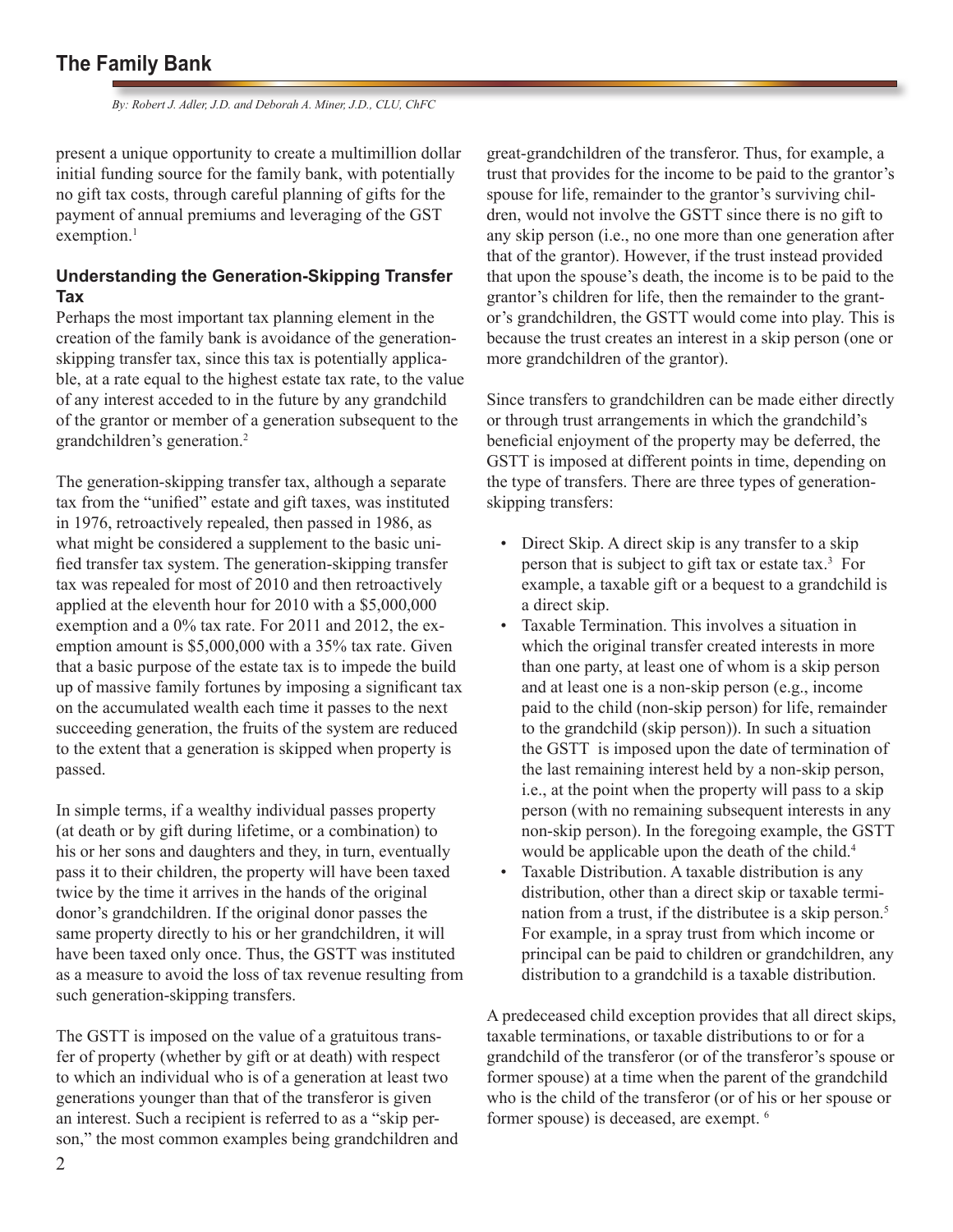*By: Robert J. Adler, J.D. and Deborah A. Miner, J.D., CLU, ChFC*

### **Computation of the GSTT**

The GSTT is separate from, and in addition to, any estate or gift tax applicable to the property transferred to the skip person. The GSTT rate is a flat rate equal to the highest rate in the estate tax rate schedule. Because of available exclusions and exemptions, not all generation-skipping transfers are fully taxable. The amount of the generationskipping transfer actually subject to tax is based upon a so called inclusion ratio—the mechanical technique by which the GSTT \$5 million lifetime exemption amount for 2011 and 2012 is utilized.<sup>7</sup> In the case of a trust, these mechanics work in such a way that the extent to which the current value of an interest received from a trust is taxed is dependent upon the extent to which the original transferor's exemption amount was allocated to the gifts into the trust at the time they were made and based upon the property values at that time. (See example below.)

### **Effect of Gift Tax Exclusion upon GST Taxability**

It is important to realize that a lifetime gift that creates an interest in a skip person is potentially subject to GSTT even though the gift qualifies as excludable from gift taxation. In other words, not all gifts that are excludable from gift taxation (by reason of the \$13,000 (as indexed) gift tax annual exclusion) are excludable from the operation of the GSTT. For example, if a donor were to make a gift of \$26,000 to a Crummey trust from which the donor's child and grandchild have Crummey powers and an income interest, each beneficiary would effectively be receiving a \$13,000 gift, each of which would qualify for the \$13,000 annual per donee exclusion from gift tax. However, the periodic distributions of income from the trust to the grandchild would be taxable distributions, subject to GSTT, with no GSTT benefit having been derived from the fact that the original gift was excluded from gift tax.

There are, however, certain limited situations in which gifts qualifying for gift tax exclusion are also excluded from GSTT. <sup>8</sup> To the extent that a gift directly to a skip person (a "direct skip") would qualify for the \$13,000 gift tax annual exclusion, it also qualifies for exclusion from GSTT. A gift that qualifies for gift tax exclusion as a direct payment of educational or medical expenses of a skip person also qualifies for GSTT exclusion. A gift to a trust, which qualifies for the annual \$13,000 gift tax exclusion, is GST tax-free if the trust is for the exclusive benefit of one individual who is a skip person, and the trust assets will be includable in such skip person's gross estate if the trust has not terminated before his or her death. Where the

aforementioned requirements are not met, it is necessary to allocate an appropriate amount of the GST exemption, as discussed below, to annual exclusion transfers in order to exempt future generation-skipping transfers.

### **GSTT Exemption**

Each individual (transferor) is allowed an exemption from tax for up to \$5 million or more in GST transfers for 2011 and 2012.<sup>9</sup> The exemption amount will be indexed in \$10,000 increments beginning in 2012. The exemption is generally allocated to generation-skipping transfers made during the transferor's lifetime until the entire available amount is used up. Any unused balance is applied to any generation-skipping transfers made at death.

In the case of a married couple who makes a lifetime gift and elects gift-splitting, each spouse will be deemed to have made one-half of the gift and each will be entitled to an exemption. The GSTT exemption is not portable<sup>10</sup>, that is, trusts may still be necessary to ensure that neither spouse's GSTT exemption is wasted.

In the case of an outright gift directly to a skip person (e.g., a cash gift to a grandchild), the GSTT is applicable as of the date of the gift, and the GST exemption is allocated dollar for dollar to the amount received by the skip person (to the extent the transfer would otherwise be taxable). At the time a transfer is made, a taxpayer wishing to preserve his or her available exemption amount for anticipated future transfers may elect to have the exemption not apply to the current transfer.

The mechanics for utilization of the exemption are more complicated with respect to interests given to skip persons through trusts in which non-skip persons also hold interests. In essence, the allocation of GST exemption is made as to the value of property going into the trust—not to the value of interests eventually received by the skip person upon a subsequent taxable termination or taxable distribution.

**Example:** G creates a trust in 2011 by transferring \$500,000 in marketable securities. The trust provides for the income to be paid to G's child, C, for life, and upon C's death, the principal is to be distributed to G's grandchild, GC. Since an interest is created in a skip person, a GSTT would be payable when the skip person, GC, receives the trust property upon C's death. However, when G makes the initial transfers of securities to the trust, \$500,000 of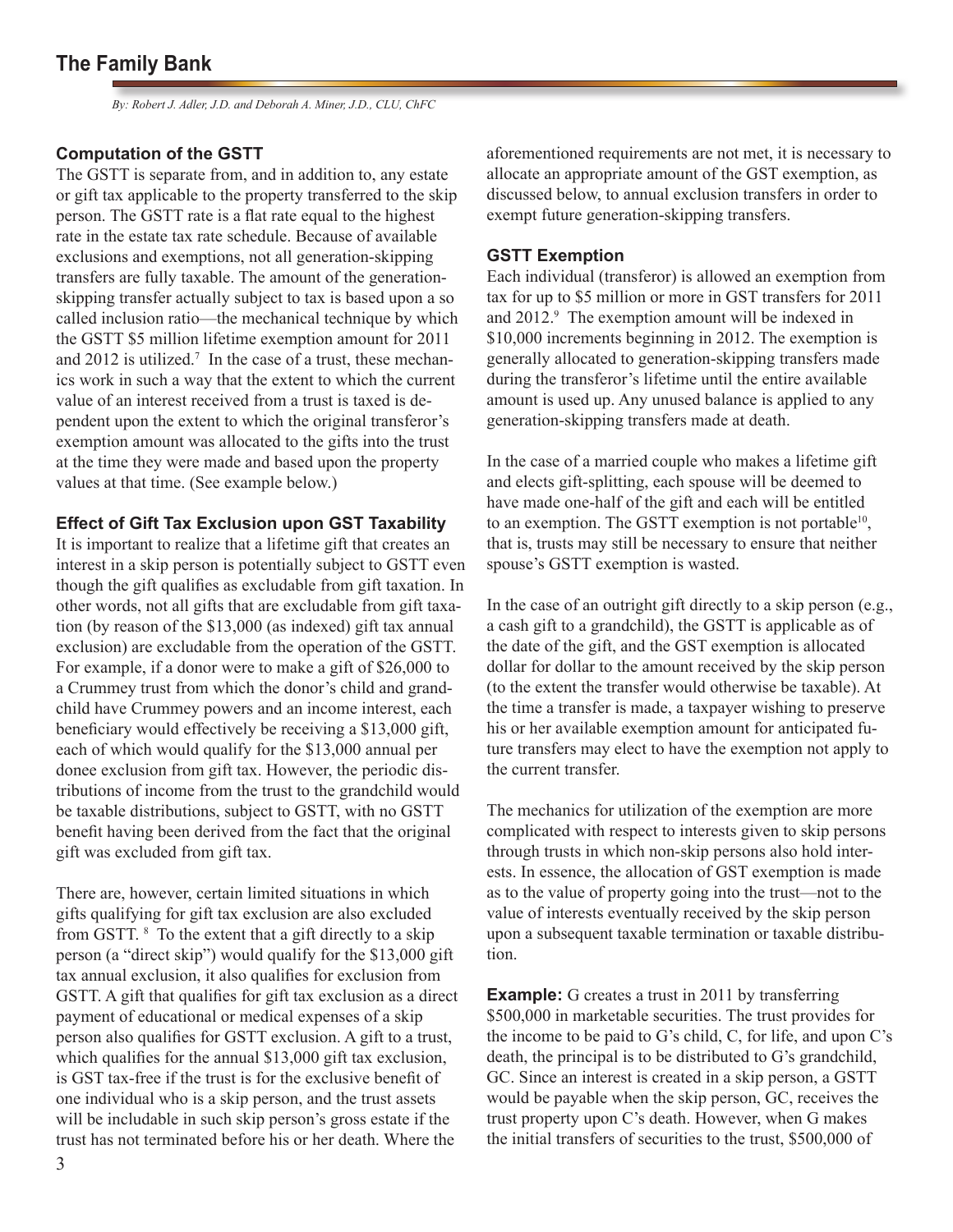*By: Robert J. Adler, J.D. and Deborah A. Miner, J.D., CLU, ChFC*

the \$5,000,000 GST exemption is allocated to this transfer. Because an available exemption has been allocated to 100 percent of the gift into the trust, all future GSTs out of the trust will have a zero inclusion ratio and, thus, the entire trust is, in effect, exempted from GSTT; no portion of any future distribution to a skip person will be taxed.<sup>11</sup>

Assume that when C dies, 35 years later, the trust property then passing to GC has increased in value to \$4 million. This is a "taxable termination," but because the inclusion ratio is zero, no portion of the \$4 million will be taxable. If G had elected not to allocate any of the GST exemption to the gift into the trust, the entire \$4 million would be taxable. With an applicable tax rate of 35 percent or more, the tax savings from an allocation of GST exemption to achieve a zero inclusion ratio can be very substantial.

An additional example, with detailed comparative computations, is set forth below.

### **Importance of Leveraged Use of GST Exemption in Establishing the Insurance-Funded Family Bank**

As illustrated by the foregoing example, it is generally advantageous to elect to allocate GST exemption to any transfer to a trust from which a skip person is likely to receive benefits in the future. Substantial appreciation in value over a prolonged time period can be sheltered from GSTT by allocation of GST exemption to 100 percent of the gifts into the trust. One of the most important applications of this principal is the creation of a family bank through leveraged use of GST exemption in a life insurance trust. It is generally desirable to allocate GST exemption to any transfer to a life insurance trust in which a skip person holds a vested interest.12 If the interest in the insurance policy proceeds ultimately to be received by the skip person is expected to be substantially more than the premium payment going into the trust (as is likely to be the case because insurance death benefit proceeds usually greatly exceed premium input), allocation of the exemption to the premium payment gifts will ultimately free the transfer to the skip person from the tax, while using up an exemption amount which is only a fraction of the otherwise taxable amount. This leveraging of the exemption may be illustrated by the following example:

**Example:** G establishes an irrevocable life insurance trust, which acquires a \$5 million policy on the life of G. Upon G's death, the proceeds are to be held by the trustee with

the income to be paid to G's child, C, for life, and on C's death, the corpus is to be distributed to G's grandchild, GC. Each year, for 20 years, until G's death, G contributes \$40,000 to the trust for the payment of premiums. Each such year a portion of G's GST exemption is allocated to the \$40,000 gifts. 13 G dies, survived by C and GC, and the \$5 million insurance proceeds are paid to the trust. Since a grandchild of G holds an interest in the trust, the GSTT comes into play, and GC, the grandchild, is a skip person, but the tax is not imposed until C dies. At C's death, a "taxable termination" occurs, and the GSTT would be applied to the value of GC's interest. Assuming no appreciation or decline in value of the \$5 million insurance proceeds during the years that the income was paid to C, the taxable transfer to GC will be \$5 million. Because GST exemption was allocated to 100 percent of all gifts into the insurance trust (a total utilization of \$800,000 of exemption over the 20 years before G's death), the inclusion ratio will be zero; thus 100 percent of the transfer out of the trust to the skip person (the entire \$5 million) is effectively exempted. If the trust were to have continued for one or more additional generations, no GSTT would ever be applicable, regardless of how much the assets of the family bank may have eventually grown, because the trust was at all times 100 percent GSTT exempt.

### **Duration of a Family Bank**

The ultimate duration of a family bank may be limited by a "rule against perpetuities" statute in the state whose law governs the trust. The rule against perpetuities, established centuries ago as part of English Common Law, was intended to prevent an owner from effectively tying up real property ownership forever. The rule, as originally adopted in almost all U.S. states, applies to personal property as well as real estate. Although often complicated in its application to specific factual situations, the rule in general invalidates the creation of a trust unless by its terms the trust must terminate no later than 21 years plus a period of gestation (i.e., 9 months) after the death of a designated party who is alive at the time the trust is established. For example, if at the time that G creates a trust in 2011, he has any grandchildren, he could specify that the trust will end 21 years after the death of the youngest of those grandchildren. If his youngest grandchild at the time of establishing the trust was only 1 year old, and that grandchild lives to age 80 or more, the trust could remain in existence for more than 100 years (21 years after the death of the designated grandchild).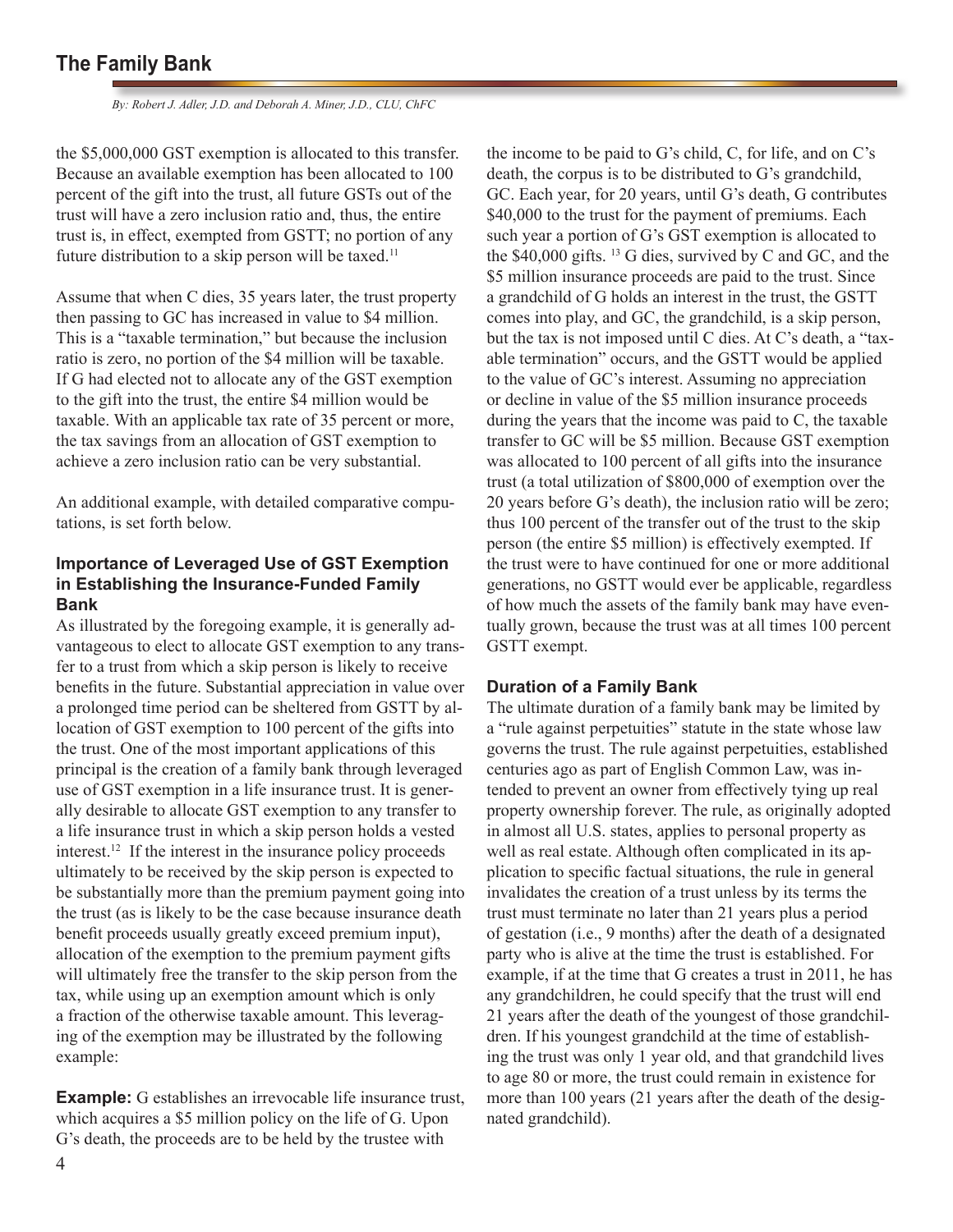*By: Robert J. Adler, J.D. and Deborah A. Miner, J.D., CLU, ChFC*

In recent years twenty-six states and the District of Columbia have modified or effectively eliminated the rule against perpetuities for trusts in those states.14 These jurisdictions have apparently made this change in order to encourage trust business in their states. Thus, it now appears that a family bank/dynasty trust may be established to last in perpetuity for the benefit of infinite future generations, but only if the trust has sufficient nexus with one of these states (as specified in the state's own statutes) to qualify for governance by that state's trust law.

### **Conclusion**

The foregoing examples demonstrate the astounding tax savings which can be achieved through well planned use of the GST exemption, leveraged to shelter a growing asset pool from transfer taxes over several decades and through several generations.

Through this technique, an individual or couple can establish a "family bank" for the benefit of succeeding generations, potentially as far as great-great-grandchildren--or even in perpetuity in certain states—with potential for long-term compounded growth of the "bank's" assets, undiminished by estate, gift, or generation-skipping transfer taxes, as benefits pass through successive intervening generations.

The irrevocable trust and life insurance have taken on new importance in an environment of an estate tax law that has built-in changes and is likely to be subject to material, but unknown, future revisions.15

The traditional reluctance of individuals to lose control over their wealth during their lifetime by an irrevocable transfer will, of course, remain. However, techniques are available to provide significant measures of personal financial security and limited continuing control over ultimate disposition, even after an irrevocable transfer.

See Appendix A (below) for an example of potential growth and tax savings.

is the value of the property transferred (with adjustment for a charitable deduction with respect to such property, and death taxes chargeable to and actually recovered from that property) IRC §2642(a)(2)(B).

8 IRC §2642(c).

9 IRC §2631(a).

10The Tax Relief, Unemployment Insurance Authorization, and Job Creation Act of 2010 introduced a new concept of portability for estate planning. The executor of a deceased spouse's estate may transfer any unused estate tax exemption to the surviving spouse.

<sup>11</sup>As explained in footnote 7, the "inclusion ratio" is equal to 1 minus the "applicable fraction." In this case the applicable fraction is \$500,000/\$500,000, or 1. Thus, the inclusion ratio is 1 minus 1, or zero.

12Under certain circumstances, it may even be desirable to allocate GST exemption to an insurance trust where skip persons hold only contingent interest. This will depend on the complexion of the case.

<sup>13</sup>This example assumes that there are eight *Crummey* powerholders in the trust. Therefore, G remains the "transferor" of the trust property for purposes of the generationskipping transfer tax. Under certain circumstances a *Crummey* powerholder who lapses his power to withdraw may become the "transferor" for GSTT purposes. The principle is set forth in the following example: G transfers \$10,000 to a new trust providing that the trust income is to be paid to G's child, C, for C's life and, on the death of C, the trust principal is to be paid to G's grandchild, GC. The trustee has discretion to distribute principal for GC's benefit during C's lifetime. C has a right to withdraw \$10,000 from the trust for a 45-day period following the transfer. Thereafter the power lapses. C does not exercise the withdrawal right. The transfer by G is a completed transfer for gift tax purposes and, thus, G is treated as having transferred the entire \$10,000 to the trust. On the lapse of the withdrawal right (the so-called *Crummey* power), C becomes a transferor to the extent C is treated as having made a completed transfer for purposes of the gift tax. Therefore, except to the extent that the amount with respect to which the power of withdrawal lapses exceeds the greater of \$5,000 or 5 percent of the value of the trust property, G remains the transferor of the trust property for purposes of the generationskipping transfer tax.

14See, for example, Wisconsin Statute Section 70016(5) 0999; South Dakota Codified Laws Section 43.5-8 (1997); Delaware Code Ann. Tit. 25 Section 503(a) (Supp. 2000); Alaska Stat. Section 34.27.100; New Jersey Stat. Ann. Section 46:2F-9 (West Supp. 2002); Ohio Rev. Code Ann. Section 213108(B) (West Supp. 2003); Maryland Code Ann. Estates & Trusts Section 11-102(0) (2001); Florida Stat. Ann. Section 689.225 (West 2003); Arizona Rev. Stat. Ann. (A) (1) Section M-2901 (West Supp. 2002); Missouri Ann. Stat. Section 456.236 (West Supp. 2003); Nebraska Rev. Stat. Sections 76-2001 (1996 and Supp. 2002); Colorado Rev. Stat. Sections 15-11-1102.5 (2006); Maine Rev. Stat. Ann. Tit. 33, Sections 101 (West 1964); Rhode Island Gen.; Nevada Rev. Stat. Session 111.1031 (see Nev. Rev. Stat. Ann. 2 Sections 1l1.l03-1039 (Michie Supp. 2004)).

<sup>15</sup>If Congress does not take any action before 2013, the GST exemption amount will revert to \$1,000,000 (as adjusted for inflation) in 2013.

#### About the Authors:

*Robert J. Adler, Esq. has been providing legal counsel to high net worth families on all aspects of trusts & estates law for over 25 years. He has always had a close association with the financial services industry and is the creator of onlineAUS, a tax and financial planning encyclopedia used by thousands of professional financial advisors. He can be reached at robertadler@adlerandadlerlawfirm.com.*

*Deborah A. Miner, JD, CLU, ChFC, is a Senior Advanced Sales Consultant with Ohio National Financial Services, with more than 25 years of experience in advanced markets. Prior to joining Ohio National, she was Editorial Director of Tax and Financial Planning for The National Underwriter Company, directing such major publications as Tax Facts, Field Guide, and the Tools & Techniques series.* 

<sup>&</sup>lt;sup>1</sup>See Appendix A for an example of potential growth and tax savings.

<sup>2</sup> See IRC §§2601-2663.

<sup>3</sup> IRC §2612(c).

<sup>4</sup> IRC §2612(a).

<sup>5</sup> IRC §2612(b).

 ${}^{6}$ IRC  $\S 2612(c)(2)$ .

<sup>7</sup> The inclusion ratio is equal to 1 minus the "applicable fraction." IRC §2642(a). The numerator of the applicable fraction is the GST exemption amount allocated to the property transferred. IRC §2642(a)(2)(A). The denominator of the applicable fraction